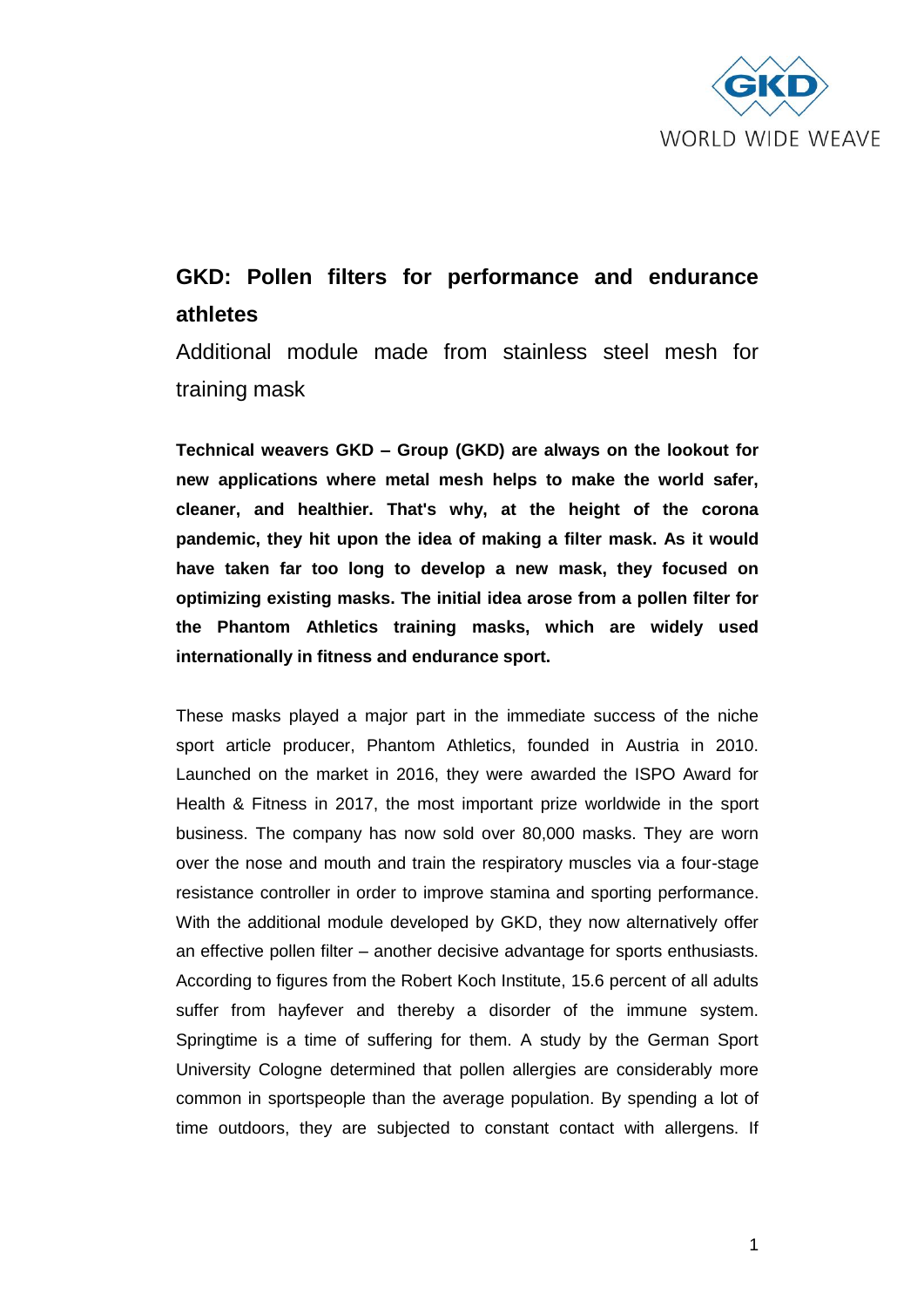

medical treatment is not given, this can develop into allergic asthma for many sportspeople over time.

## **Into series production in record time**

GKD developed a filter insert made of die-cut rounds of stainless steel mesh for the Phantom Athletics training mask. After sport, it is cleaned and disinfected for a few minutes in hot water and then dried at room temperature. The filter package consists of five layers of two different meshes centrally fixed with a weld spot. Four specially arranged layers are made from the high-throughput *Volumetric* mesh. With a nominal pore size of 75 µm, they provide virtually resistance-free air flow during sport. For the fifth layer, GKD selected a square mesh with a pore size of 25 µm. The clever interaction of the mesh types and layers provides the necessary separation rates to ensure efficient particle retention. Within just one day, the product team responsible at GKD designed the new filter insert, which is placed inside a two-part plastic housing. This design is based on what is known as the Poka Yoke system to ensure that the user can neither insert the filter module the wrong way round, nor close the housing incorrectly. The prototype of this housing made of temperature-resistant and odor-free polyamide 12 was produced overnight on a 3D-printer so that the new module could immediately undergo a feasibility check and initial practical tests with sportspeople. Phantom Athletics were impressed by the GKD design right away. "We had been thinking about a filter for a long time," remembers CEO Dominique Wenger. "The GKD solution was right on the nose!" He placed an initial order for 2,500 filters with GKD without hesitation and they sold like hot cakes. The repeat order is underway – and a leading discounter has also already expressed interest in the filter.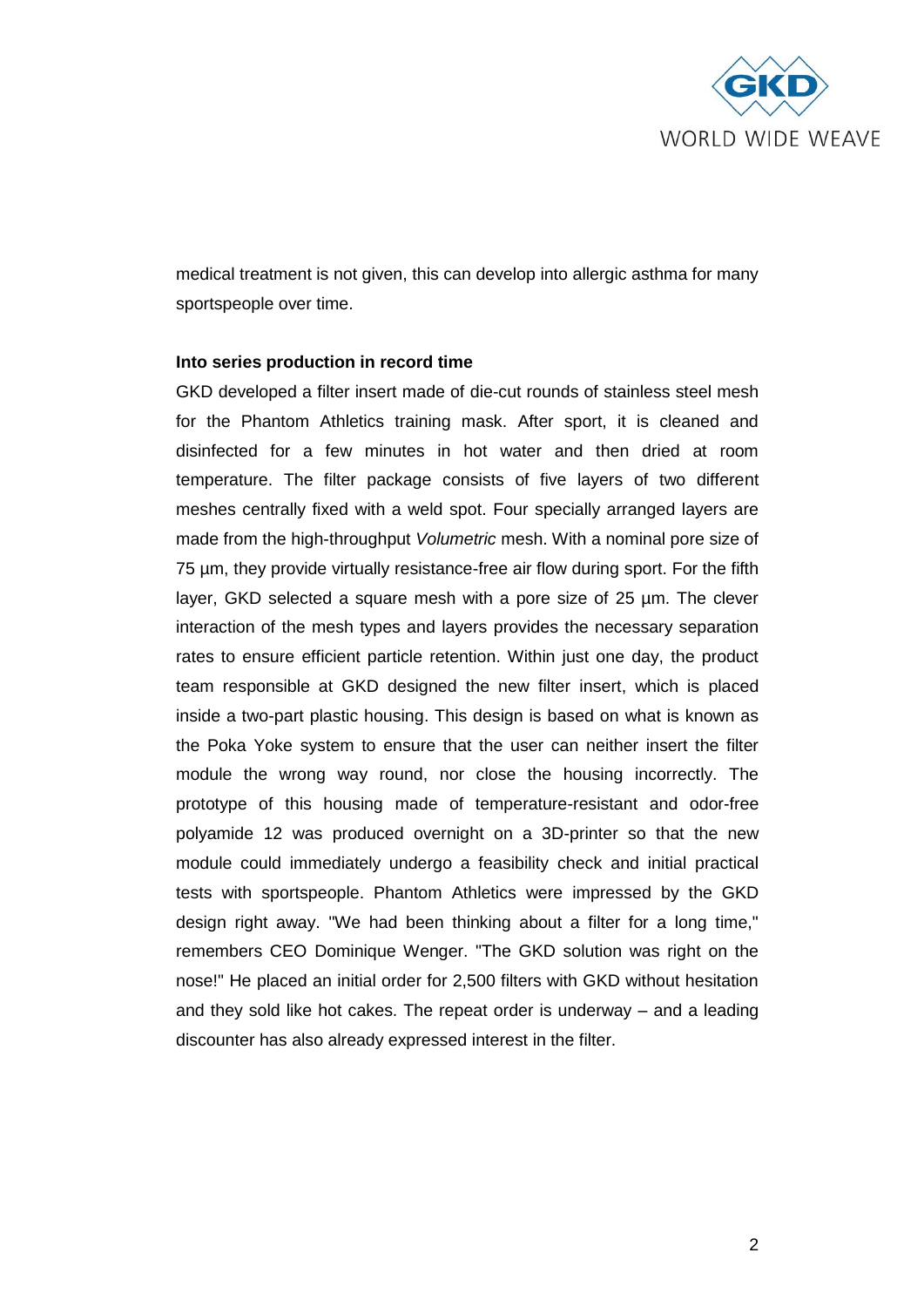

## **Safety through tested particle retention**

The efficiency of the filters has been proven in both in-house and official tests. GKD determined the particle retention using a multisizer test. In addition, the filter was tested for its suitability at the Institute for Occupational Safety and Health of the German Social Accident Insurance (IFA) in Sankt Augustin as a virus filter. Birch pollen has a size of 19 to 22 µm, grass pollen between 20 and 40 µm. As pollen grains do not just occur individually but agglomerate, pollen with dimensions between 20 and 60 µm is distributed by the wind. According to the Robert Koch Institute, the coronavirus is largely transmitted by aerosol droplets, which are tiny droplets smaller than 5 µm. Aerosol particles are often only a few nanometers in size, however they can accumulate to fine particulate with a size of 2.5 µm. The filter module developed by GKD for Phantom Athletics may not guarantee reliable protection against coronaviruses, which is why the filter is not approved as a medical product, but for sportspeople, the filter module provides longawaited, reliable protection against pollen. Now you can pursue your leisure or performance sport whenever you want and as hard as you want without exposing yourself to pollen and risking damaging your health.

*4.864 characters incl. spaces*

## **GKD – WORLD WIDE WEAVE**

As a privately owned technical weaver, GKD – Group is the world market leader in metal, synthetic and spiral mesh solutions. Four independent business divisions bundle their expertise under one roof: Industrial Mesh (woven metal mesh and filter solutions), Process Belts (belts made of mesh and spirals), Architectural meshes (façades, safety and interior design made of metal fabrics) and Mediamesh<sup>®</sup> (Transparent media façades). With its headquarter in Germany and five other facilities in the US, South Africa,